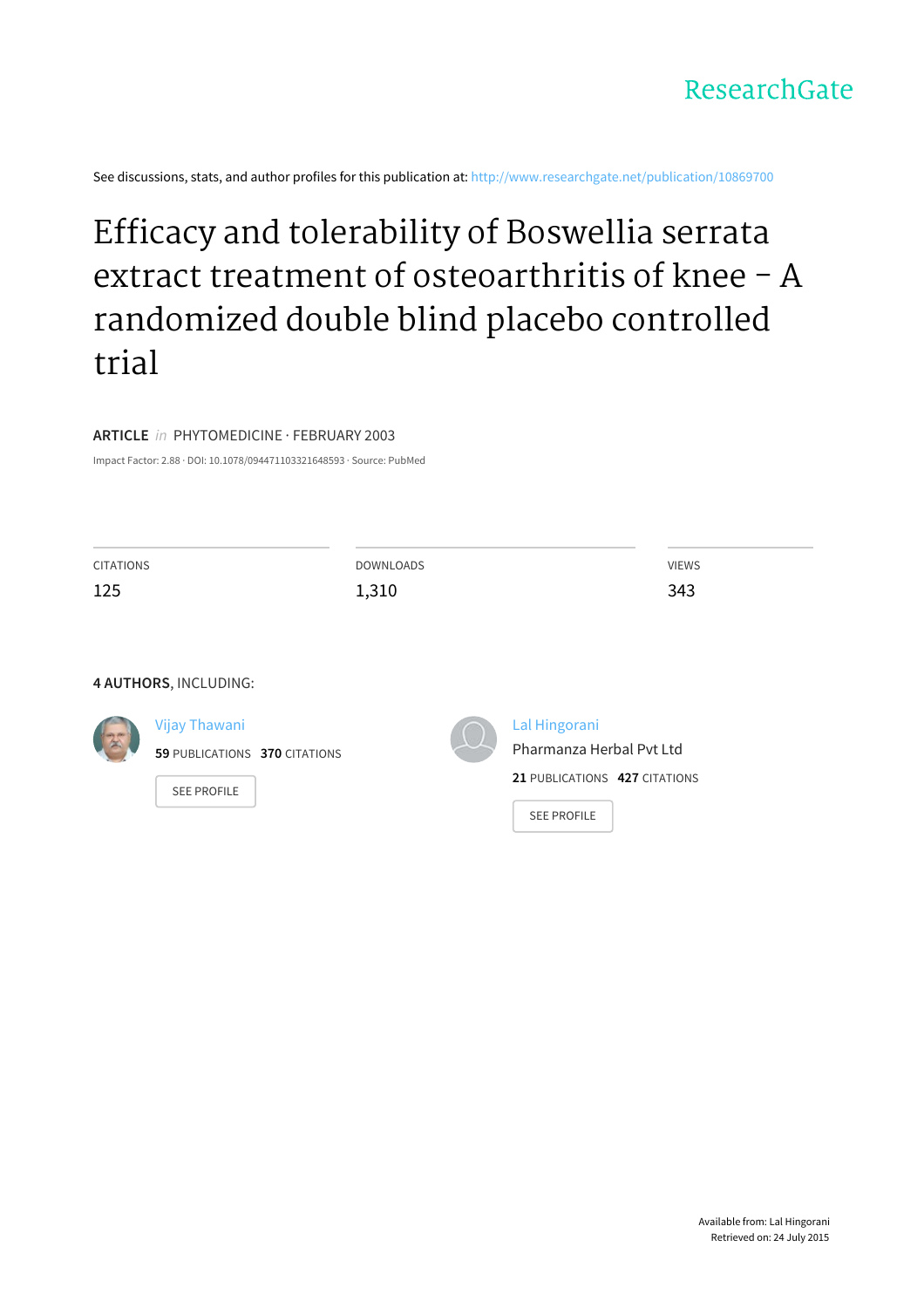# **Efficacy and tolerability of** *Boswellia serrata* **extract in treatment of osteoarthritis of knee – A randomized double blind placebo controlled trial**

N. Kimmatkar<sup>1</sup>, V. Thawani<sup>2</sup>, L. Hingorani<sup>3</sup>, and R. Khiyani<sup>4</sup>

<sup>1</sup> MS Orthopedics, Indira Gandhi Medical College, Nagpur, India

2 MD Pharmacology, Government Medical College, Nagpur, India

<sup>3</sup> PhD Pharmaceutical Sciences, Pharmanza (India), GIDC, Kansari, India

4 MD PhD, Ayurveda, Government Ayurvedic College, Nagpur, India

# **Summary**

**Osteoarthritis is a common, chronic, progressive, skeletal, degenerative disorder, which commonly affects the knee joint.** *Boswellia serrata* **tree is commonly found in India. The therapeutic value of its gum (guggulu) has been known. It posses good anti-inflammatory, anti-arthritic and analgesic activity.**

**A randomized double blind placebo controlled crossover study was conducted to assess the efficacy, safety and tolerability of** *Boswellia serrata* **Extract (BSE) in 30 patients of osteoarthritis of knee, 15 each receiving active drug or placebo for eight weeks. After the first intervention, washout was given and then the groups were crossed over to receive the opposite intervention for eight weeks. All patients receiving drug treatment reported decrease in knee pain, increased knee flexion and increased walking distance. The frequency of swelling in the knee joint was decreased. Radiologically there was no change. The observed differences between drug treated and placebo being statistically significant, are clinically relevant. BSE was well tolerated by the subjects except for minor gastrointestinal ADRs. BSE is recommended in the patients of osteoarthritisosteoarthritis of the knee with possible therapeutic use in other arthritis.** 

**Key words:** Boswellic Acid (BA), *Boswellia serrata* Extract (BSE), Osteoarthritis of knee (OA knee), Non Steroidal anti-inflammatory Drugs (NSAIDs), Adverse Drug Reactions (ADRs)

# $\blacksquare$  Introduction

Osteoarthritis of the knee (OA knee) is a common, chronic, progressive, skeletal, degenerative disorder. Despite continued physiotherapy and wide use of nonsteroidal anti-inflammatory drugs (NSAIDs), this disease is of concern since it affects the mobility of individuals and their quality of life. The NSAIDs mainly act by blocking prostaglandin synthesis. The other mediators of inflammation like leukotrines and complement pathways are not influenced by the NSAIDs. Therefore the search has been on to find a better alternative. Globally, currently there is greater interest in non-synthetic, natural drugs derived from plant/herbal sources due to better tolerance and decreased adverse drug reactions (ADRs).

*Boswellia serrata*, in Sanskrit is known as Gajabhakshya, implying its ingestion by elephants. Charaka, Bhavamisra and others have described it as useful. It grows widely on dry hills of northwest India. It posses anti-inflammatory, anti-arthritic and analgesic activity (Selected Medicinal Plants of India, 1992).

*Boswellia serrata* is a tree of moderate height, which grows in hilly areas of India. The therapeutic value of dried resinous gum (guggulu), derived from tapping the Boswellia tree has been known since antiquity.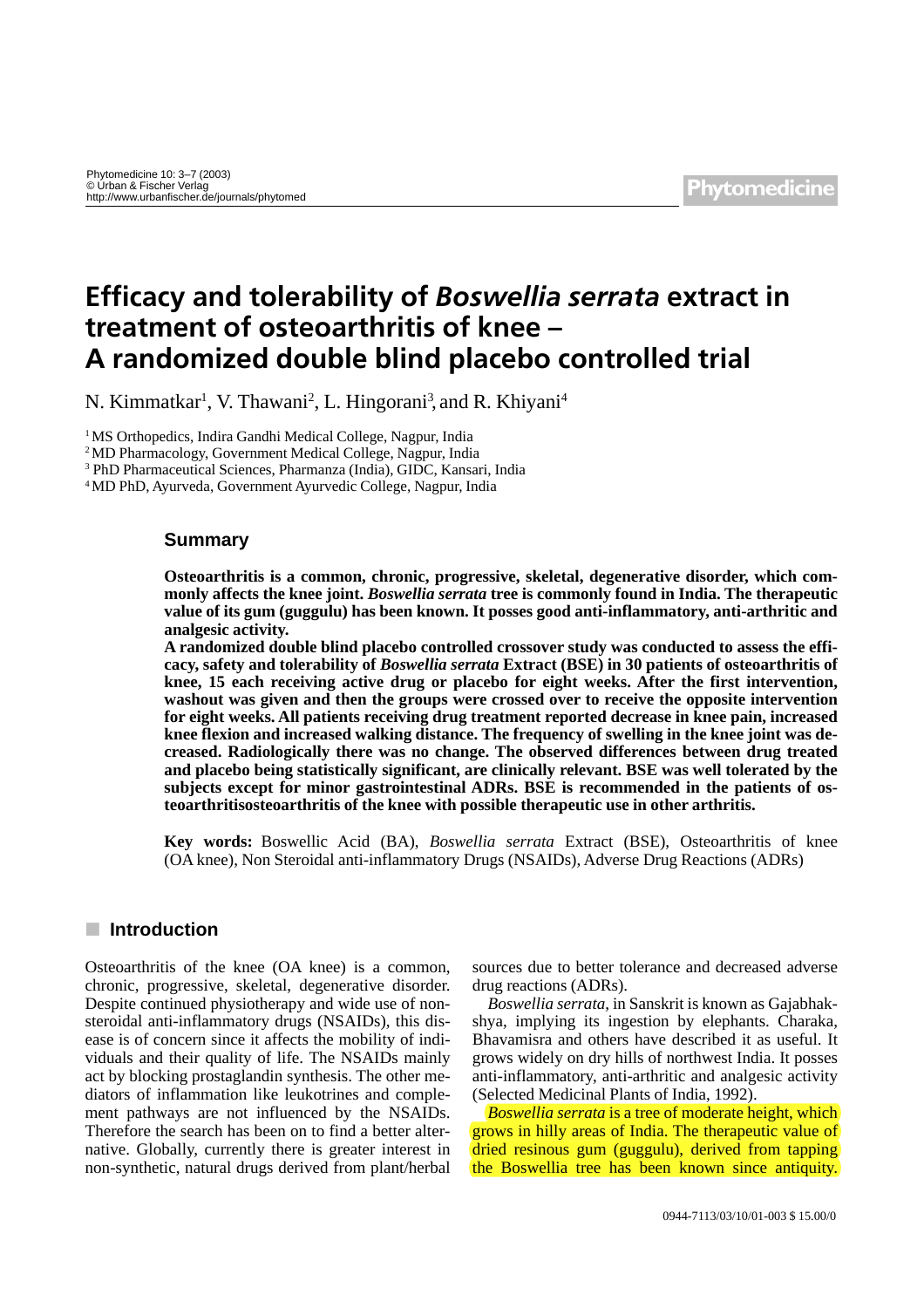#### 4 N. Kimmatkar et al.

Boswellia gum has been mentioned in the ancient Ayurvedic texts Sushrita Samhita and Charaka Samhita (Kulkarni et al., 1991).

The gum resin of the *Boswellia serrata* has been used for the treatment of the inflammatory disease in the traditional Ayurvedic medicine in India (Kirtikar and Basu, 1935; Chatterjee and Pal, 1984).

Gum resin extracted from *Boswellia serrata* posses good anti-inflammatory, anti-arthritic and analgesic activity, significantly reducing the total WBC count in the joint fluid, restoring the integrity of blood vessels obliterated by spasm or internal damage (Altern. Med. Rev. 1998; Kulkarni et al. 1991). However there is lack of supporting studies regarding the effect of BSE in the treatment of OA knee. Therefore the present study was planned to assess the efficacy, safety and tolerability of BSE in OA knee.

# **■ Materials and Methods**

#### **Study design**

This was a randomized double blind placebo controlled crossover study of 30 patients attending the out patient department of Orthopaedics in Indira Gandhi Medical College, Nagpur, India.

#### **Patients**

Patients above the age of 40 years of either gender, with clinicoradiological osteoarthritis of knee, taking physiotherapy and any NSAIDs, were identified and approached to participate in the study. Patients with history of peptic ulcer or acid peptic disease, hypersensitivity to NSAIDs, pregnant or breast feeding women, having concomitant disease, taking concurrent medication, having end stage organ damage or those who had received corticosteroids within 4 weeks/other anti-inflammatory analgesics within 3 days prior to enrollment and having other concurrent diseases were excluded from the study.

Informed consent was obtained from those who volunteered. They were subjected to a pre-tested, validated questionnaire to get relevant information about the walking distance, difficulty in kneeling down, sitting crossed legged and squatting. Patients with joint swelling were asked about the frequency of the joint pains. They were asked to grade the pain intensity on a 0 to 3 point visual analogue scale  $(0 =$  absent,  $1 =$  mild,  $2 =$  moderate,  $3 =$  severe); loss of function on a 0 to 3 point visual analogue scale  $(0 = no \text{ loss of function})$ ,  $1 =$  slight loss of function,  $2 =$  moderate loss of function,  $3$  = severe loss of function) and swelling on a 0 to 3-point visual analogue scale  $(0 =$  absent,  $1 =$  mild,  $2 =$  moderate,  $3 =$  severe). Willingness for the change of the drug therapy was taken. They were discontinued

from NSAIDs and given a wash out period of seven days. However they were allowed to continue with the physiotherapy, subject to no modification in routines. Radiographs of the affected knee joint were taken 1) initially, 2) at the end of the first intervention, 3) at the time of cross over and 4) at the end of the study.

#### **Methods**

Thirty patients were randomly allocated (randomization done by SAS system for Windows) in two groups of 15 each, to receive either active drug BSE of Salki Guggulu (Cap Wokvel™, manufactured by Pharmanza India) containing 333 mg of BSE per capsule, or placebo containing starch powder (supplied by Pharmanza India) in matching blister packing, colour, shape and size of the capsules in the dose of one capsule three times a day for eight weeks. Those who received BSE in first intervention were later crossed over to receive placebo in the second intervention and vice-versa. Each capsule of Wokvel<sup>™</sup> contained the standardized extract of *Boswellia serrata* gum having minimum 65% organic acids or minimum 40% total Boswellic Acids (BA). Main components of BA in BSE used were 11-keto-beta BA – 6.44%, 3-O-Acetyl-11-ketobeta BA – 2%, beta-BA – 18.51%, 3-O-Acetyl-beta BA – 8.58%, alpha BA- 6.93% and 3-O-Acetyl-alpha BA – 1.853%. Content analysis was done by HPLC-UV detector. Primary standards were used from ChromaDex. All other chemicals were purchased from Merck in the highest available analytical grade. Since the active drug and placebo were dispensed in capsule formulation, masking the smell of active drug BSE, was not done. The clinical orthopedic investigator and the patients were blind for the interventions.

Before starting and at the end, of first intervention as well as second intervention, the patients were asked to grade the pain intensity, loss of function and swelling. Radiographs were also taken at these points. Washout period of 21 days was given at the end of first intervention to ensure that the residual effect of the first intervention did not linger and affect the second one. After washout, the crossover was done, with each patient getting opposite of the previous intervention. The observations were decoded, tabulated and then analyzed.

The patients were stressed the importance of not missing any dose and to record any such miss in the feedback form provided to them. They were asked to continue with the physiotherapy and inform intercurrent illness and ADRs, if any. They were given the assigned intervention for the duration of four weeks at a time and reviewed after four weeks and asked to return the empty blister packs for getting refill at that time. Consumed capsule count was recorded to know the compliance. Compliance upto 80% of adherence to recommendations was accepted as subject being compliant. These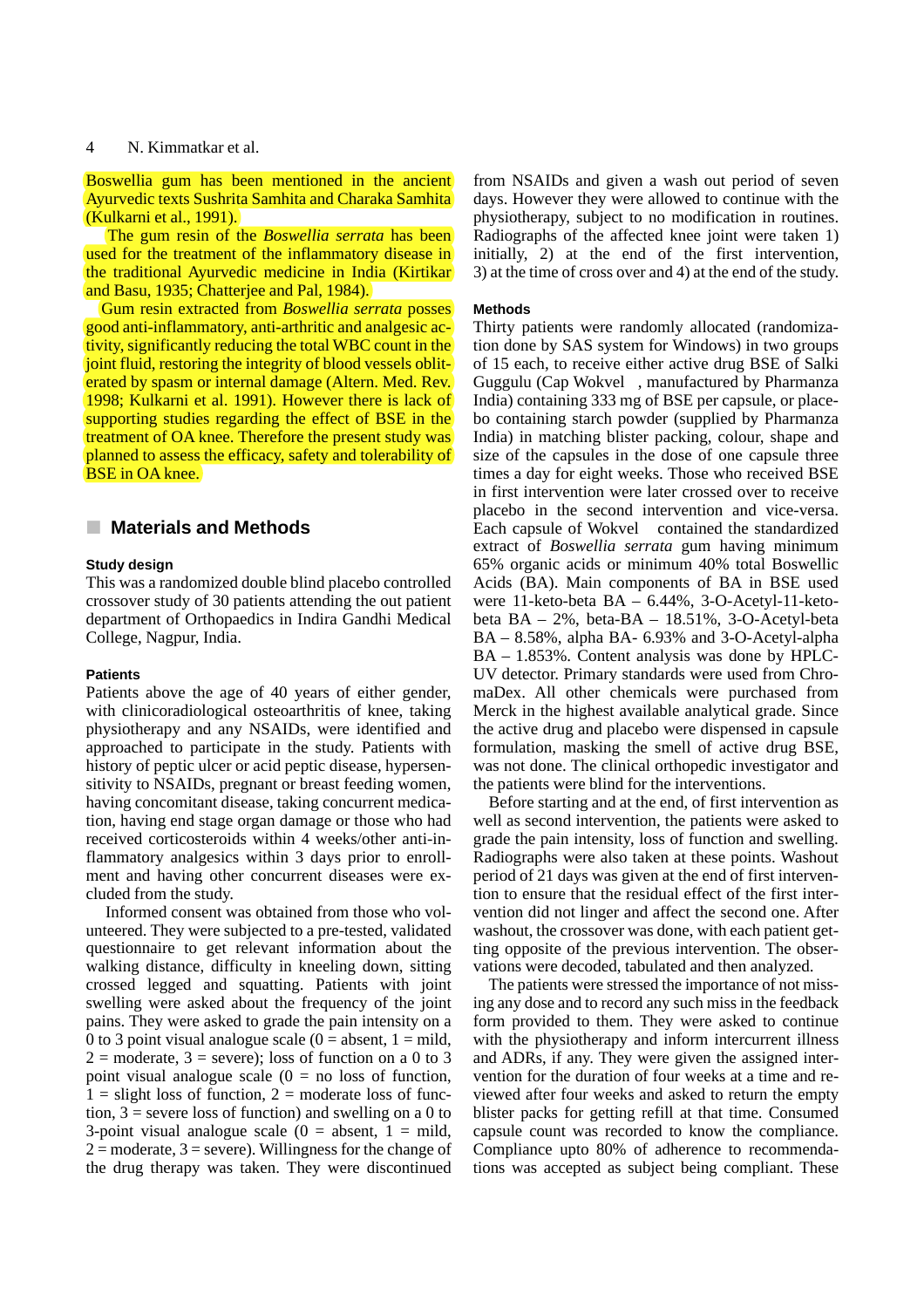patients had unrestricted access to the investigators over mobile phone, preferred status in meeting without prior appointment, free investigations and transport for self and companion during the study period.

#### **Clinical evaluation**

The evaluation of efficacy was in terms of decrease in the pain and swelling and improvement in the function at the end of the intervention. Pre and post intervention radiographs were also compared.

#### **Statistical analysis**

The demographic and other baseline characteristics of the patient enrolled in this study have been summerized in tables. The changes in pain intensity, swelling and loss of function scores from baseline to end points of interventions have been analysed doing Wilcoxon signed rank test with level of alpha set at 0.05.

# $\blacksquare$  Results

#### **Patient Characteristics**

The study population consisted of 12 men and 18 women, aged between 45 and 72 years (mean age 59.03). Their body weight ranged from 49 kg to 79 kg (mean 69.41 Kg) and their height from 150 cm to 176 cm (mean 161.86 cm). There was no concurrent medical disease in any patient included in this study. No patient was on any concomitant medication during the study period. All the patients showed the compliance to the study.

#### **Clinical efficacy**

All patients were assessed for the severity of pain, swelling and improvement of function initially, at the end of the first intervention, at the beginning and end of the second intervention.

The mean scores for the efficacy variables obtained at the base line and after eight weeks of the first intervention are presented (Table 1). The decrease in severity of pain and swelling and improvement in the loss of function were clinically and statistically significant  $(p < 0.001)$  in the group receiving the active drug as compared to the group receiving the placebo. At the second intervention after cross over, the patients showed the worsening of the above parameters in the group receiving the placebo and vice versa in the patient receiving the drug (Table 2). There was no remarkable variation between the efficacy variable values at the beginning of the first intervention and after crossover at the beginning of the second intervention.

**Table 1.** Mean efficacy variables pre treatment and post treatment at first intervention in two groups.

| Parameter                                           | Group 1<br>(BSE treated)         |                                               | Difference                                         | Group 2<br>(Placebo treated)                        |                                                     | Difference                                           | P value                             |
|-----------------------------------------------------|----------------------------------|-----------------------------------------------|----------------------------------------------------|-----------------------------------------------------|-----------------------------------------------------|------------------------------------------------------|-------------------------------------|
|                                                     | $Pre-T/t$                        | Post- $T/t$                                   |                                                    | $Pre-T/t$                                           | Post- $T/t$                                         |                                                      |                                     |
| Pain<br>Loss of movement $2.8 \pm 0.41$<br>Swelling | $2.7 \pm 0.45$<br>$1.1 \pm 0.91$ | $0.26 \pm 0.45$<br>$0.3 \pm 0.48$<br>$\Omega$ | $2.4 \pm 0.51$<br>$2.4 \pm 0.51$<br>$1.1 \pm 0.91$ | $2.8 \pm 0.41$<br>$2.86 \pm 0.35$<br>$1.1 \pm 0.83$ | $2.5 \pm 0.65$<br>$2.46 \pm 0.63$<br>$1.3 \pm 1.11$ | $0.26 \pm 0.59$<br>$0.4 \pm 0.63$<br>$-0.2 \pm 1.01$ | P < 0.001<br>P < 0.001<br>P < 0.001 |

Pre-  $T/t$  – Prior to initiation of the assigned treatment;

Post- T/t – After completion of eight weeks of assigned treatment;

BSE – *Boswellia serrata* Extract.

**Table 2.** Mean efficacy variables pre treatment and post treatment at second intervention in two groups.

| Parameter                                | Group 1<br>(Placebo treated)                |                                                     | Difference                                             | Group 2<br>(BSE treated)                           |                                                       | Difference                                          | P value                             |
|------------------------------------------|---------------------------------------------|-----------------------------------------------------|--------------------------------------------------------|----------------------------------------------------|-------------------------------------------------------|-----------------------------------------------------|-------------------------------------|
|                                          | $Pre-T/t$                                   | Post- $T/t$                                         |                                                        | $Pre-T/t$                                          | Post- $T/t$                                           |                                                     |                                     |
| Pain<br>Loss of movement $1$<br>Swelling | $2.2 \pm 0.56$<br>$+0.75$<br>$0.4 \pm 0.63$ | $2.4 \pm 0.5$<br>$2.26 \pm 0.45$<br>$1.06 \pm 0.79$ | $-0.2 \pm 0.62$<br>$-1.2 \pm 0.70$<br>$-0.66 \pm 0.81$ | $2.6 \pm 0.50$<br>$2.4 \pm 0.63$<br>$1.3 \pm 1.11$ | $0.26 \pm 0.46$<br>$0.26 \pm 0.45$<br>$0.06 \pm 0.25$ | $2.3 \pm 0.61$<br>$2.26 \pm 0.45$<br>$0.8 \pm 0.77$ | P < 0.001<br>P < 0.001<br>P < 0.001 |

Pre-  $T/t$  – Prior to initiation of the assigned treatment;

Post- T/t – After completion of eight weeks of assigned treatment;

BSE – *Boswellia serrata* Extract.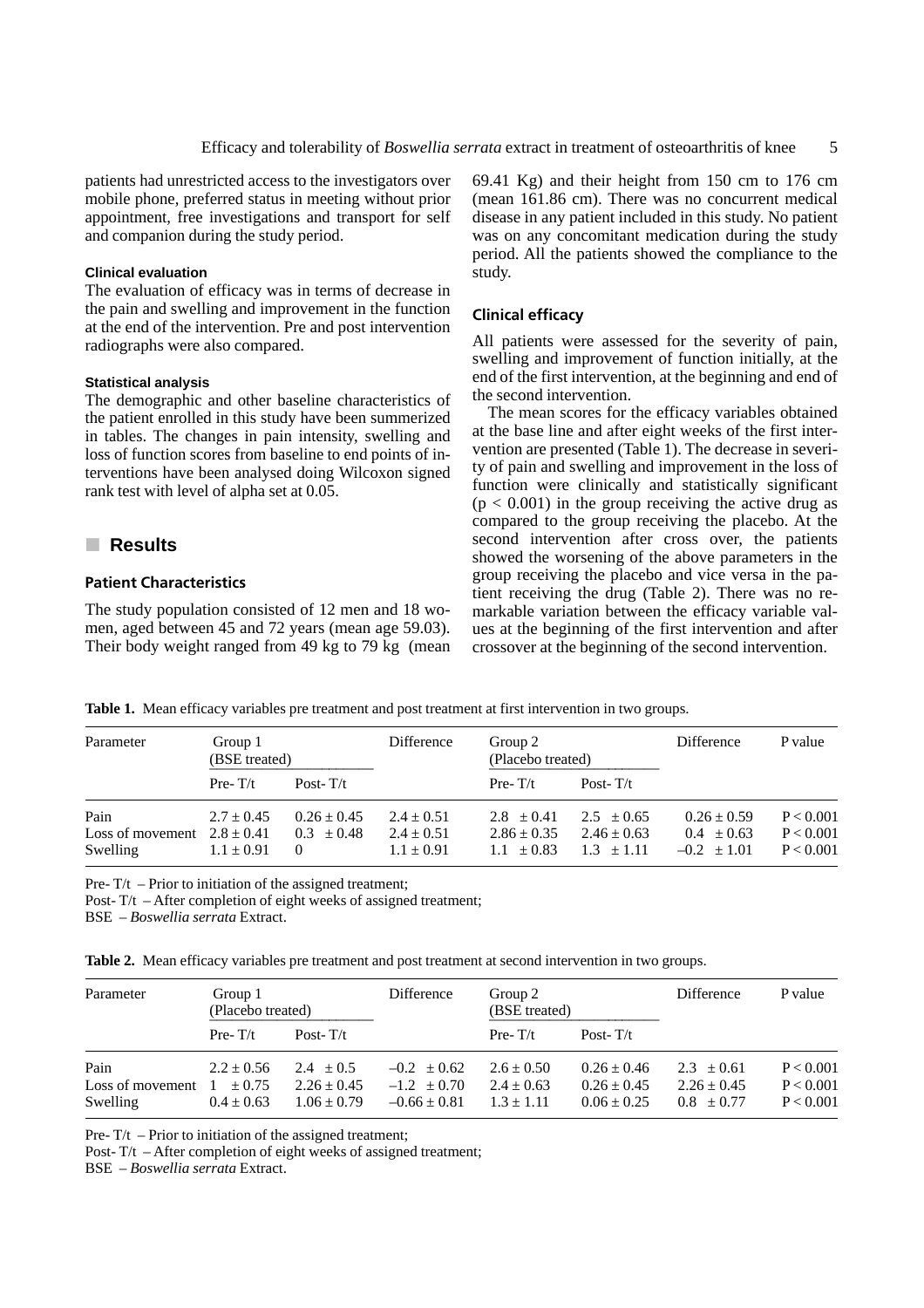#### 6 N. Kimmatkar et al.

After the interventions in the group receiving the active drug, all patients reported decrease in knee pain, increased knee flexion, increased walking distance, improvement in capacity of climbing stairs, better ability in kneeling, crossed legged sitting and squatting. The knee range of movement was improved. The frequency of swelling in the knee joint was decreased. Radiologically there was no change.

#### **Adverse effects**

The ADRs of the BSE therapy included loose motions in one, epigastric pain and nausea in one, which responded to usual symptomatic treatment. None of these two patients discontinued the drug because of the ADRs. General patient compliance to BSE was satisfactory. All patients chose to continue with the BSE treatment even after the completion of the study.

# **n** Discussion

*Boswellia serrata* trees grow in India. On stripping the bark, it yields a gummy oleoresin, which contains oils, terpenoids and gum. Up to 16 percent of the resin is essential oil, the majority being alphathugene and p-cymene. Four pentacyclic triterpene acids are also present, with beta-boswellic acid being major constituent. The therapeutic value of dried resinous gum also known as guggulu, has been known since antiquity. Boswellia gum has been mentioned in ancient Indian Ayurvedic texts – the Sushrita Samhita and the Charak Samhita (Alt. Med. Review, 1998).

Animal studies performed in India show that ingestion of a defatted alcoholic extract of *Boswellia* decreased polymorphonuclear leukocyte infiltration and migration, decreased primary antibody synthesis (Sharma et al., 1988; Sharma et al., 1989) and caused almost total inhibition of classical complement pathway. In an *in vitro* study of effects of beta Boswellic acid on complement system, the extract demonstrated a marked inhibitory effect on both classical and alternate pathway of complement system (Knaus and Wagner, 1996). An investigation of Boswellia's analgesic and psychopharmacological effects in animals found that it exhibited marked sedative and analgesic effect (Menon and Kar, 1971). Boswellic acid, a pentacyclic triterpenoid and its acetylated derivatives have effects on both the production of antibodies and cell mediated immunity (Safayhi et al., 1992).

It has been suggested that the BSE is rich in BA isomers alpha and beta BA, 11-keto-beta BA and their acetyl derivatives (Krohn et al., 2001). These BAs are specific, non redox inhibitors of 5 -lipoxygenase and hence inhibit leukotrine biosynthesis in dose dependent

manner (Safayhi et al., 1992). These acids decrease specifically the pro-inflammatory 5-lipoxygenase products including 5-hydroxyeicosatetraenoic acid (5-HETE) and leukotrine B4 (LTB-4) levels (Ammon et al., 1991), which being the active chemotactic factors cause increased permeability (Robertson RP, 1987). Hence, lesser number of the white blood cell army is recruited to the site of inflammation or trauma, thus dampening the inflammatory response, which leads to faster healing.

NSAIDs can cause disruption of glycosaminoglycan synthesis, which can accelerate the articular damage in arthritic conditions. The BSE has been claimed to decrease the glycosaminoglycan degradation (Reddy et al., 1989) which helps to keep the cartilage in good condition. This might be responsible for the recovery of the patients in OA and might stop progression of this condition.

The BSE has an effect on production of antibodies and cell-mediated immunity. It also inhibits human leukocyte elastase (HLE) (Safayhi et al., 1997). This could be of help in autoimmune disorders like rheumatoid arthritis.

Our findings show that there is statistically significant improvement in the efficacy variables in the patients of OA knee treated with BSE. After eight weeks of thrice daily administration in the dose of 333 mg per capsule, BSE decreased the pain in the affected knee joints, decreased the swelling and improved the loss of function in terms of increased knee flexion, stairs climbing and walking distance. Radiologically there was no change in the affected joints. BSE is recommended in the patients with OA knee and may also have therapeutic utility in the treatment of other arthritis like osteoarthritis of other joints, JRA, rheumatoid arthritis, ankylosing spondylosis and degenerative diseases of spine.

#### **Acknowledgments**

This paper forms the part of the required course work for "STA 101" Course in Fundamentals in Medical Statistics conducted by Lata Medical Research Foundation, Nagpur, India.

#### **■ References**

- Ammon HP, Mack T, Singh GB, Safayhi H (1991) Inhibition of leukotriene B4 formation in rat peritoneal neutrophils by an ethanolic extract of the gum resin exudate of *Boswellia serrata*. Planta Med 57: 203–207
- Chatterjee GK, Pal SD (1984) Indian Drugs 21, 431
- Kirtikar KR, Basu BD (1935) Indian Medicinal Plants, Vol. I, 521–529